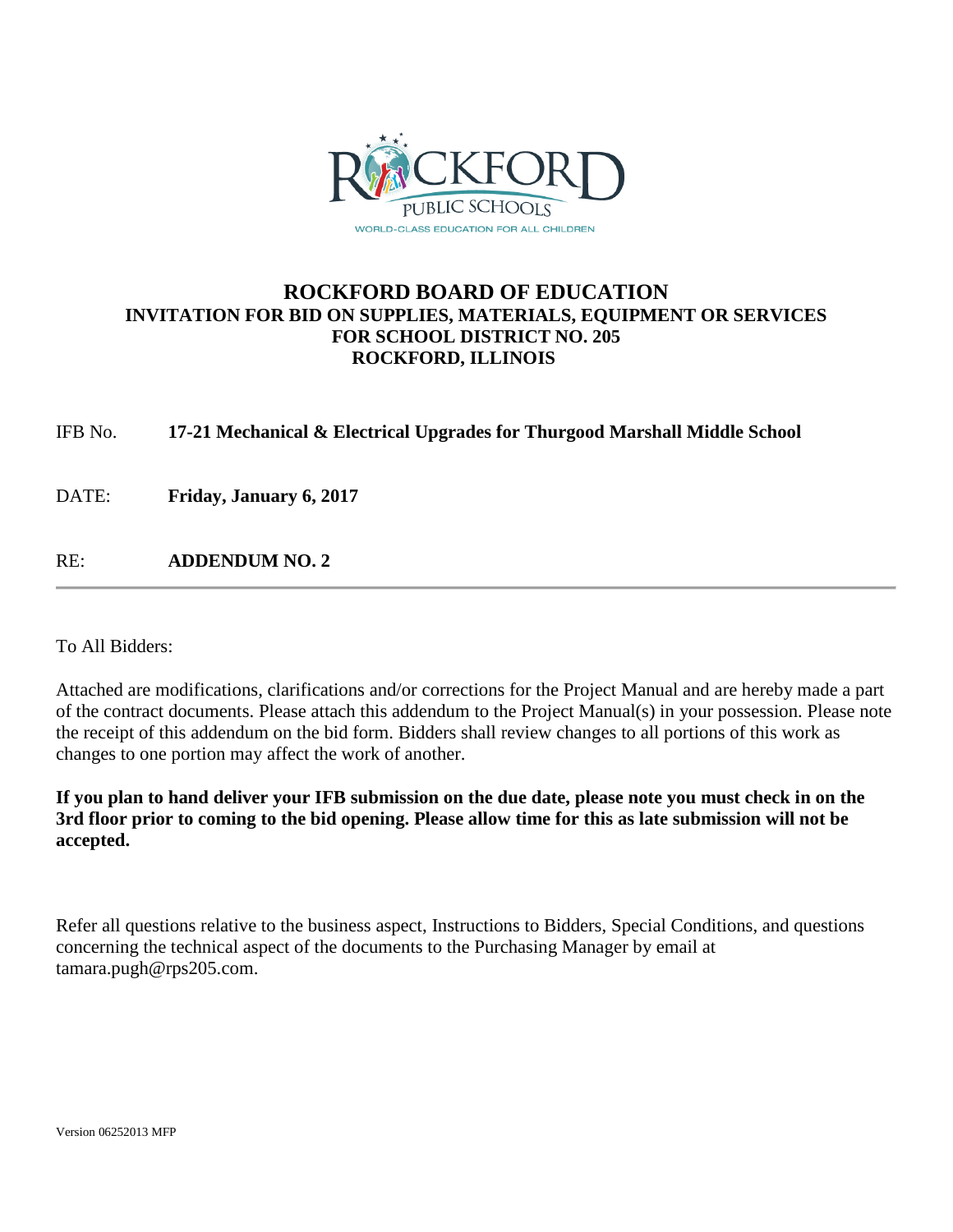# RICHARD L. JOHNSON<br>ASSOCIATES | ARCHITECTS

## **ADDENDUM TWO**

- Project No.: **RPS# 17-21**
	- Date: **January 6, 2017**

Subject: **CHANGES to the BIDDING DOCUMENTS**

- Project: **MECHANICAL AND ELECTRICAL UPGRADES TO MARSHALL MIDDLE SCHOOL** ROCKFORD PUBLIC SCHOOLS ROCKFORD, ILLINOIS
- Bids Due: **2:00PM, TUESDAY, JANUARY 10, 2017**
	- From: **RICHARD L. JOHNSON ASSOCIATES, INC. 4703 CHARLES STREET ROCKFORD, IL 61108**
		- To: **ALL PROJECT DOCUMENT HOLDERS**

Please reproduce this Addendum as needed, and attach to the Project Manuals for the above project.

Bidders shall indicate receipt of this and all Addenda in the space provided on the Bid Form. Failure to do so may be sufficient cause to reject the bid.

**Sincerely** RICHARD L. JOHNSON ASSOCIATES, INC.  $\bigcup \mathcal{U} \mathcal{U}$ 

Scott R. Johnson, AIA, LEED AP

This Addendum consists of: Pages 1 thru 2.